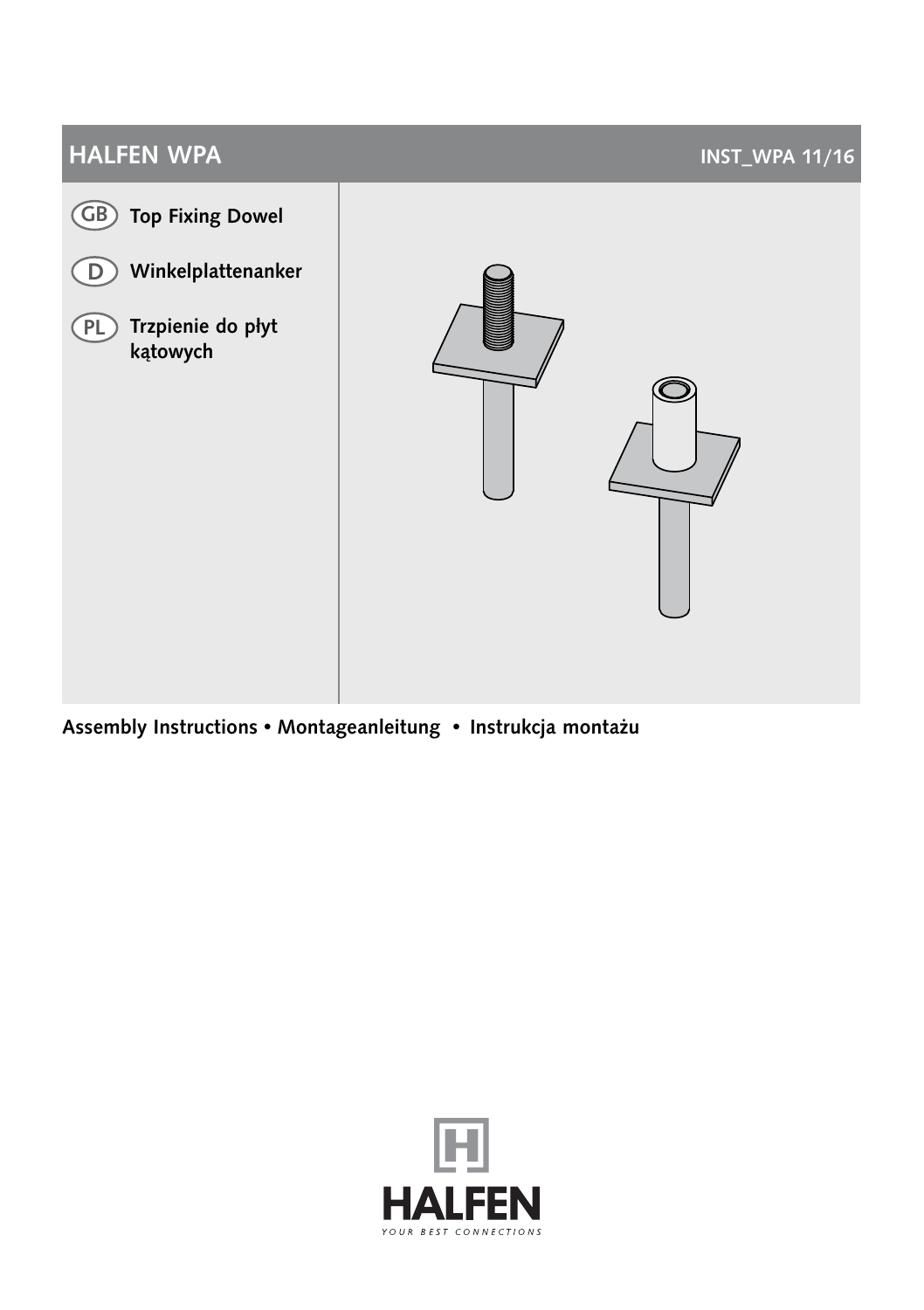# WPA Top fixing dowel



 $b \geq 40$  mm:  $\pm 20$  mm

One dowel must be fitted with a plastic sleeve to allow for thermal expansion.



| Type range and dimensions |                  |                 |                    |                    |      |
|---------------------------|------------------|-----------------|--------------------|--------------------|------|
| Load range                | Thread           | $QD \times L$   | b                  | c                  | Øρ   |
| $max V$ [kN]              | M                | [mm]            | $\lceil mm \rceil$ | $\lceil mm \rceil$ | [mm] |
| 5                         | $M24 \times 1.5$ | $22 \times 295$ | $20 - 80$          | 160                | 60   |
| 8                         | $M28 \times 1.5$ | $27 \times 295$ | $20 - 80$          | 160                | 70   |
| 11.5                      | $M30 \times 1.5$ | $29 \times 330$ | $20 - 80$          | 190                | 70   |
| 16                        | $M35 \times 1.5$ | $34 \times 335$ | $20 - 80$          | 190                | 70   |
| 22                        | $M39 \times 1.5$ | $40 \times 365$ | $30 - 80$          | 220                | 80   |
| 34                        | $M45 \times 15$  | $44 \times 395$ | $30 - 80$          | 250                | 80   |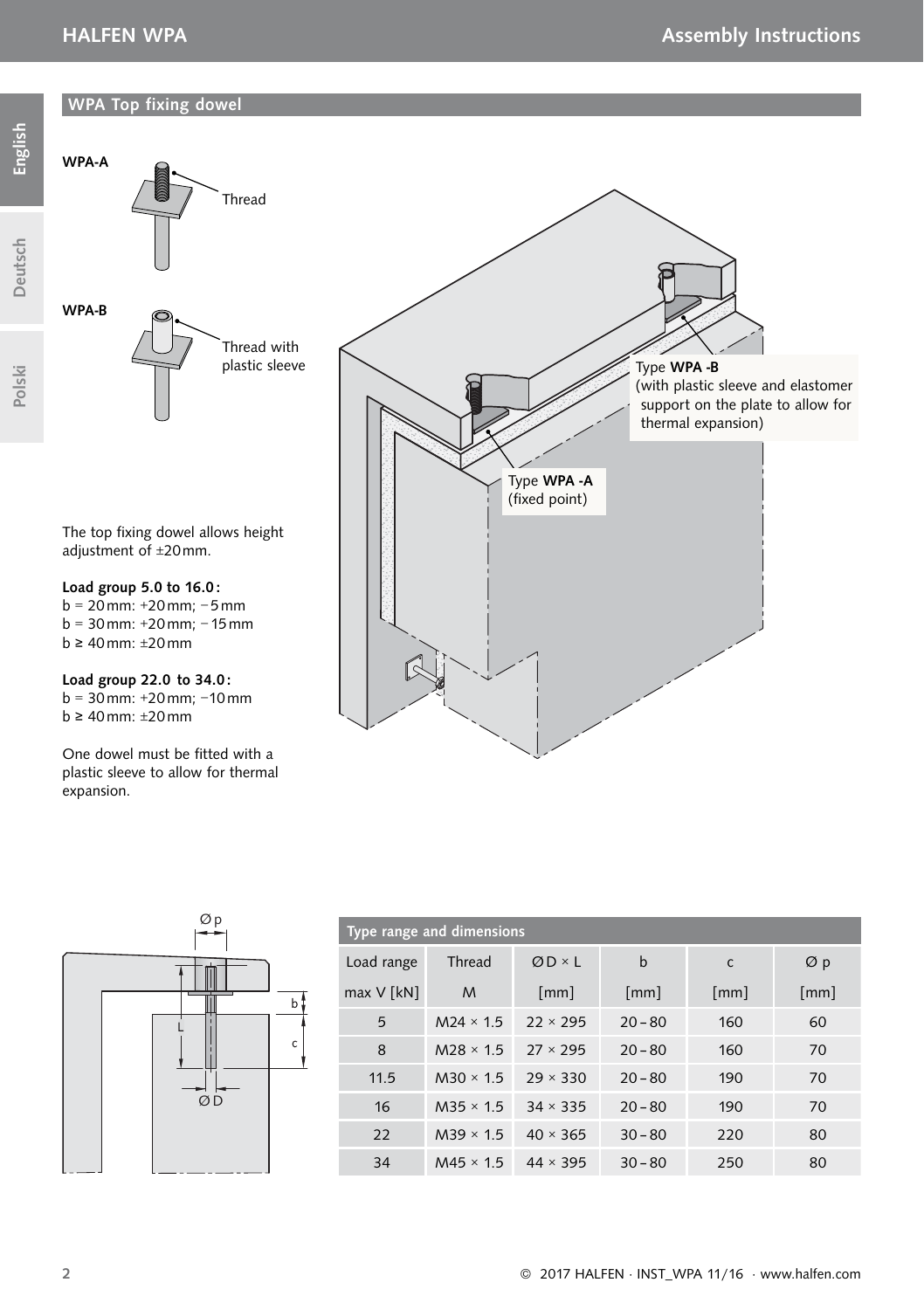

1. A recess (corrugated sheathing tube) is provided in the precast concrete element for the threaded dowel, the dowel is grouted in, perpendicularly, using concrete / mortar with a strength class of at least  $C30/37$  as defined in DIN EN 1992-1-1.

Alternatively, the dowel may also be cast directly into the concrete ensuring it remains completely perpendicular.

Deutsch English

Deutsch

English



- 2. A recess is provided in the precast corner panel to grout the dowel after final alignment.
- 3. Remove any protective cover from the threaded dowel and ensure the thread is clean; the threaded plate is screwed on and pre-adjusted.



- 4. The precast corner panel is adjusted. Horizontal alignment is possible within the limits of the (grout) recess; for vertical alignment the threaded plate is turned up or down, respectively.
- 5. After the panel is aligned the recess is filled (strength class ≥  $C20/25$ as defined in DIN EN 1992-1-1). Secure the position of the panel until the concrete / mortar has hardened.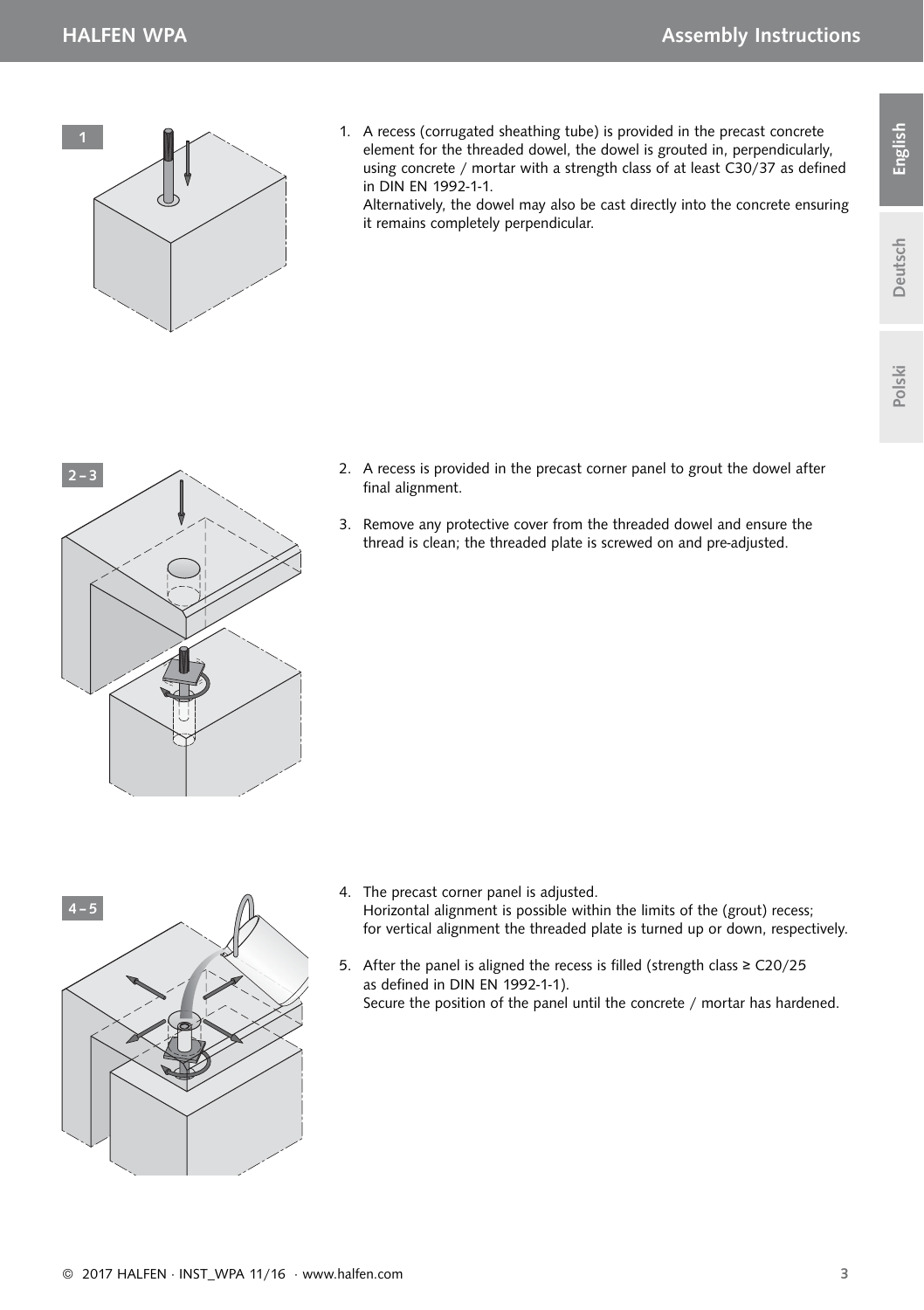# WPA Winkelplattenanker



Zur Aufnahme der Wärmedehnung ist ein Anker immer elastisch umhüllt.



| Typenauswahl und Abmessungen |                  |                 |                    |                    |      |
|------------------------------|------------------|-----------------|--------------------|--------------------|------|
| Laststufe                    | Gewinde          | $QD \times L$   | $\mathbf b$        | c                  | Øρ   |
| $max V$ [kN]                 | M                | [mm]            | $\lceil mm \rceil$ | $\lceil mm \rceil$ | [mm] |
| 5                            | $M24 \times 1.5$ | $22 \times 295$ | $20 - 80$          | 160                | 60   |
| 8                            | $M28 \times 1.5$ | $27 \times 295$ | $20 - 80$          | 160                | 70   |
| 11,5                         | $M30 \times 1.5$ | $29 \times 330$ | $20 - 80$          | 190                | 70   |
| 16                           | $M35 \times 1.5$ | $34 \times 335$ | $20 - 80$          | 190                | 70   |
| 22                           | $M39 \times 1.5$ | $40 \times 365$ | $30 - 80$          | 220                | 80   |
| 34                           | $M45 \times 1.5$ | $44 \times 395$ | $30 - 80$          | 250                | 80   |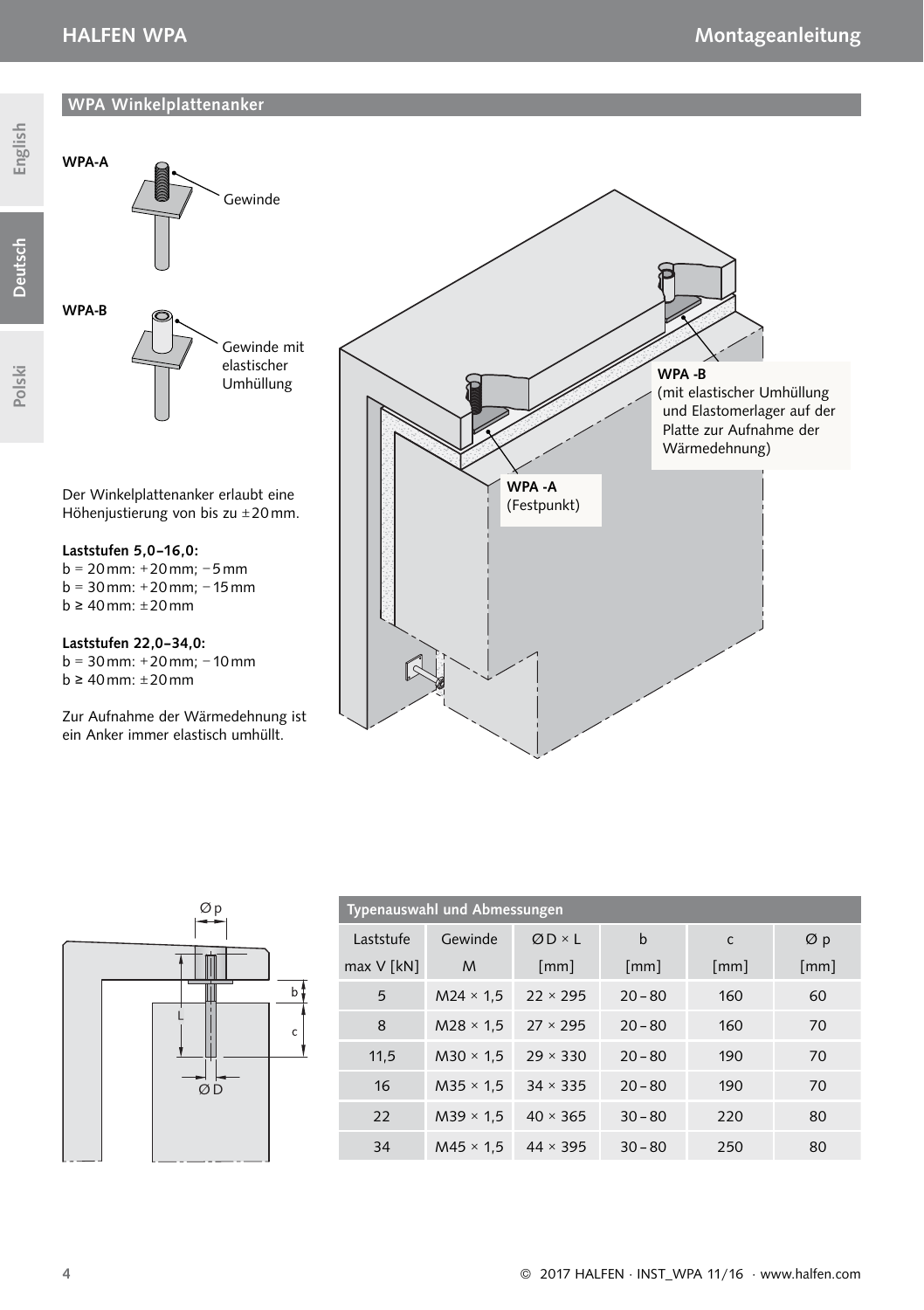$2 - 3$ 



1. Im Rohbauteil wird eine Aussparung (Hüllwellrohr) für den Gewindebolzen vorgesehen, in welche dieser mit Beton / Mörtel der Festigkeitsklasse ≥ C30/37 gem. DIN EN 1992-1-1 senkrecht einbetoniert wird. Alternativ kann der Gewindebolzen direkt senkrecht in das Rohbauteil einbetoniert werden.

Polski



- 2. Im Fertigteil wird eine Aussparung für den Verguss des Gewindebolzens nach dem Ausrichten vorgesehen.
- 3. Das Gewinde wird freigelegt, die Gewindeplatte aufgedreht und vorjustiert.



- 4. Die Winkelplatte wird versetzt.Justiert wird horizontal in der Vergussaussparung, vertikal mit der Gewindeplatte.
- 5. Nach der Justierung wird die Aussparung der Winkelplatte vergossen (Festigkeitsklasse ≥ C20/25 gem. DIN EN 1992-1-1). Bis zur Aushärtung des Vergussbetons / -mörtels ist die Lage der Winkelplatte zu sichern.

Deutsch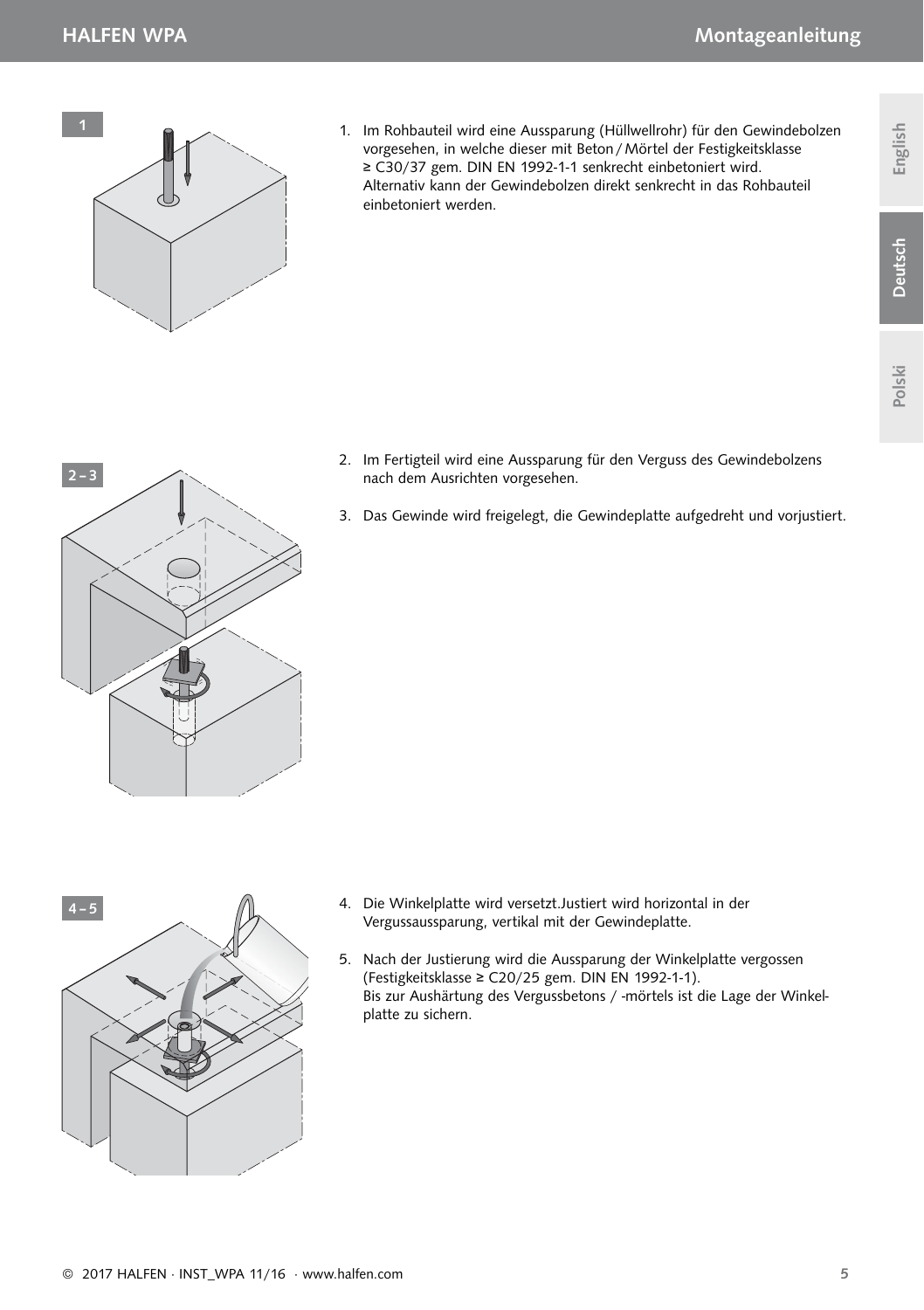WPA-A

WPA-B

# WPA Trzpienie do płyt kątowych



Trzpień do płyt kątowych umożliwia regulację wysokości ± 20 mm.

Gwint z elastyczną tulejką

Gwint

### Klasy obciążeń 5,0–16,0:

b = 20 mm: + 20 mm; − 5 mm b = 30 mm: + 20 mm; − 15 mm  $b \geq 40$  mm:  $\pm 20$  mm

#### Klasy obciążeń 22,0–34,0:

 $b = 30$  mm: +20 mm; -10 mm  $b \geq 40$  mm:  $\pm 20$  mm

Dla kompensacji odkształceń termicznych jeden trzpień umieszczony jest w tulejce elastycznej.



|  | $\frac{\varphi p}{\rightarrow}$ |   |
|--|---------------------------------|---|
|  |                                 |   |
|  |                                 | b |
|  |                                 | C |
|  | $\overline{O}$                  |   |
|  |                                 |   |

| Wybór typu i wymiary |                                  |                    |                    |                    |                    |
|----------------------|----------------------------------|--------------------|--------------------|--------------------|--------------------|
| Klasa obciążeń       | Gwint                            | $ØD \times L$      | b                  | $\mathsf{C}$       | Øρ                 |
| $max V$ [kN]         | M                                | $\lceil mm \rceil$ | $\lceil mm \rceil$ | $\lceil mm \rceil$ | $\lceil mm \rceil$ |
| 5                    | $M24 \times 1.5$                 | $22 \times 295$    | $20 - 80$          | 160                | 60                 |
| 8                    | $M28 \times 1.5$                 | $27 \times 295$    | $20 - 80$          | 160                | 70                 |
| 11,5                 | $M30 \times 1.5$                 | $29 \times 330$    | $20 - 80$          | 190                | 70                 |
| 16                   | $M35 \times 1.5$ 34 $\times$ 335 |                    | $20 - 80$          | 190                | 70                 |
| 22                   | $M39 \times 1.5$                 | $40 \times 365$    | $30 - 80$          | 220                | 80                 |
| 34                   | $M45 \times 1.5$ 44 $\times$ 395 |                    | $30 - 80$          | 250                | 80                 |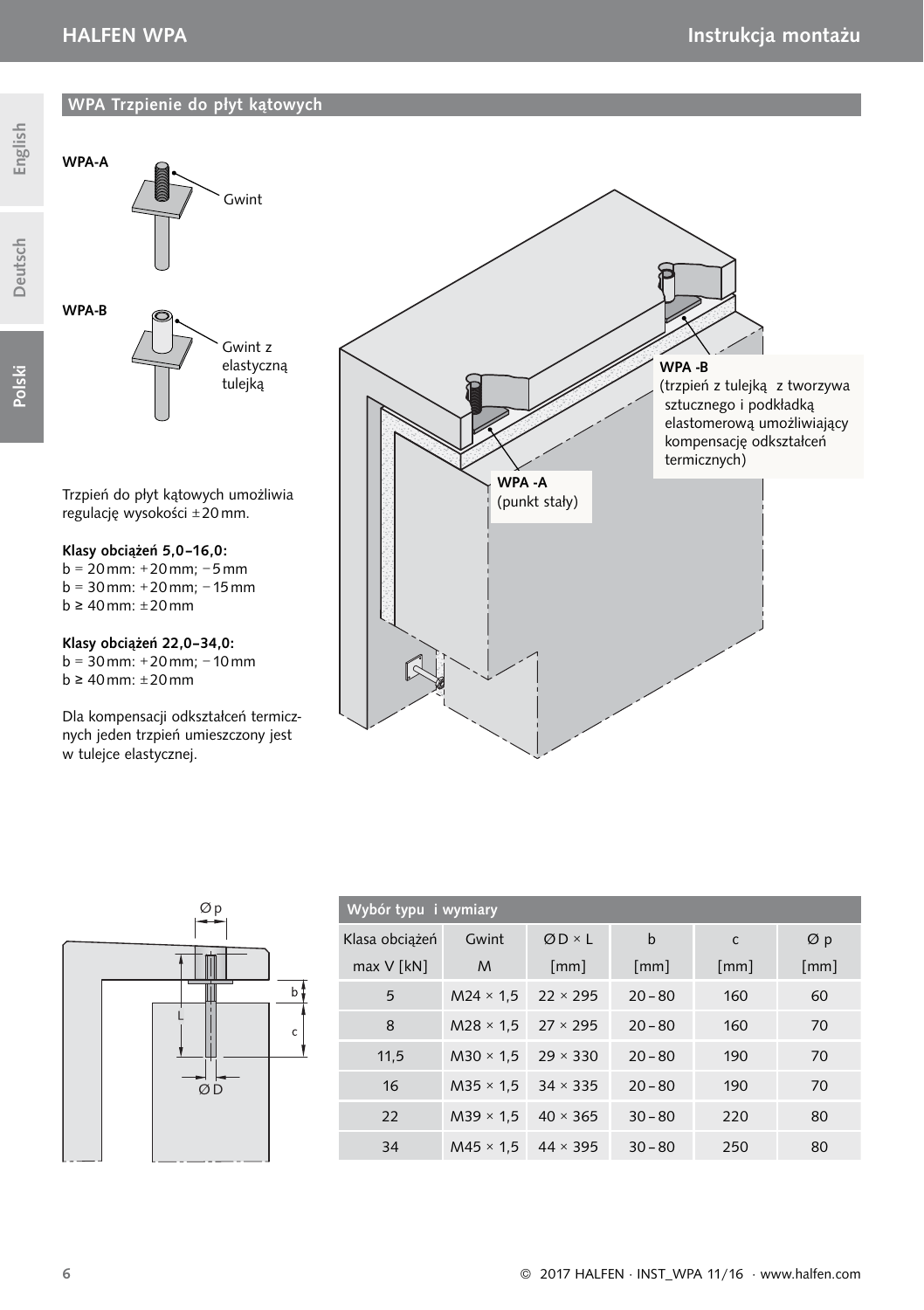



- 4. Osadzić prefabrykat płytę kątową . Regulacja w poziomie możliwa jest poprzez przesuw w otworach montażowych, w pionie - przez obrót płytek regulacyjnych.
- 5. Po ustawieniu i regulacji prefabrykatu, wypełnić otwory montażowe mieszanką betonową o wytrzymałości ≥C20/25 zgodnie z EN 1992-1-1. Położenie prefabrykatu musi być stabilne do czasu związania betonu.